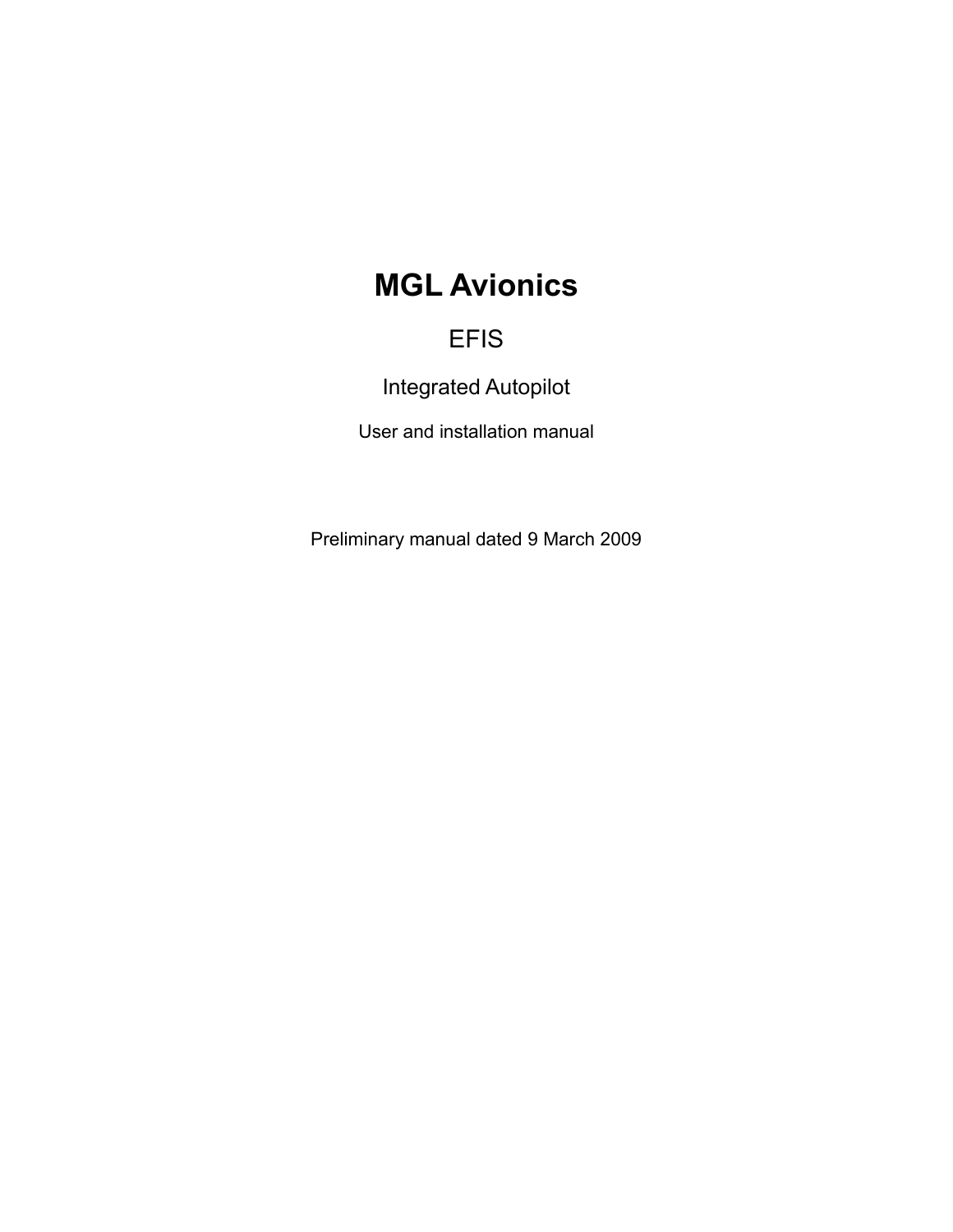## **General**

This manual describes the integrated autopilot functionality built into MGL Avionics EFIS systems.

This functionality is available in MGL Avionics Enigma, Odyssey, Voyager and Explorer EFIS systems.

# **Autopilot functionality**

The autopilot system is based on a characterizable application core that takes advantage of the highly modular software structure of the EFIS systems.

The autopilot system forms the bridge between various available navigation sources, both horizontal and vertical guidance and servos that are linked to the aircrafts controls.

Characterizations are user selectable depending on the type of autopilot functionality required.

Characterizations fall into two categories: Flight stabilization with course and altitude capture and track and full authority systems.

The first release of the MGL Avionics integrated autopilot provides a traditional two axis system intended to control ailerons or rudder and elevator or elevator trim tabs..

## **Autopilot navigation sources**

Available navigation sources are dependent on the type of EFIS and its installation.

## *Horizontal navigation sources*

Horizontal navigation sources include the following:

- Magnetic compass (heading)
- Magnetic or true track derived from a GPS
- Track to a waypoint using GPS
- Track derived from route waypoints and followed by means of a GPS
- VOR radial
- GVOR radial (VOR simulated by a GPS)
- ILS Localizer
- GLS (GPS based localizer)
- Other sources as may be connected to the EFIS

Vertical navigation sources include the following:

- Altimeter (altitude hold)
- Altimeter (following vertical profile as part of route)
- Glideslope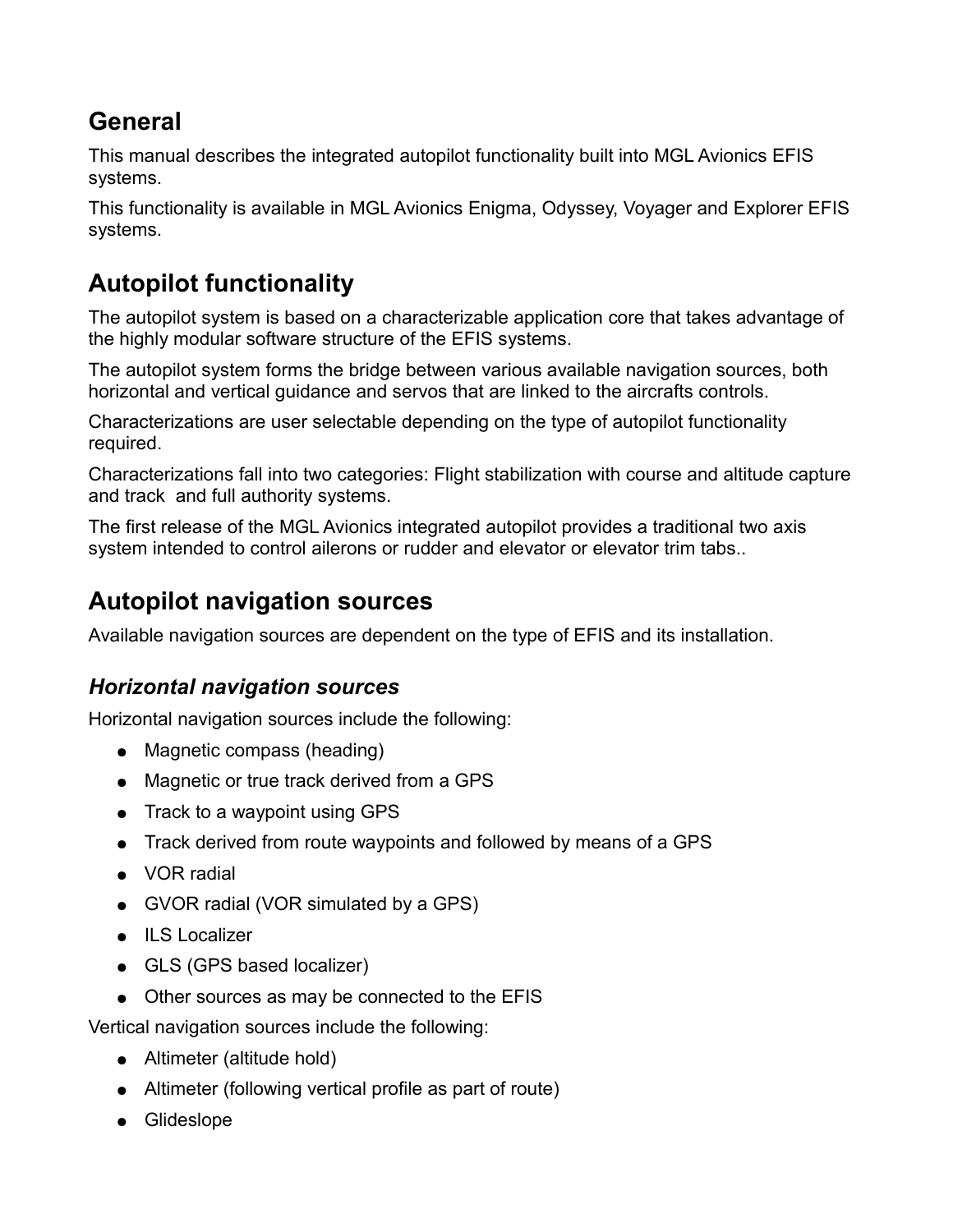- GLS (GPS based glide slope)
- Other sources as may be connected to the EFIS

## **Autopilot requirements**

In order for the autopilot to function, the following items are required:

Either Enigma, Explorer, Voyager or Odyssey EFIS panel operated as master in case of a dual panel system.

SP-2 compass. This is required if magnetic compass heading needs to be followed and no GPS fix is available. In case of a valid GPS fix, magnetic heading is calculated from GPS track for use by the autopilot as this provides a more stable heading signal.

SP-4 or SP-5 AHRS. The AHRS supplies turn rates, bank and pitch angles for use by the autopilot. The autopilot will not work without an AHRS.

For PWM and Trio Avionics servos: MGL Avionics COM extender module. Using this module up to 4 Trio digital servos and 4 PWM servos can be connected. This module can also be used for other purposes requiring RS232 serial ports.

## **Implemetation differences between Enigma and Odyssey based systems.**

Odyssey and related systems such as Voyager and Explorer provide external autopilot control via ARINC steering messages. Due to this the autopilot interface can be switched between internal and external ARINC based autopilot. In case the external ARINC autopilot has been selected, some of the internal autopilot adjustments remain available and these will be used to control the external autopilot. Example: The bank setup "Heading change magnitude" will remain accessible and can be used to change the external autopilots response to required heading/course intercept commands.

For Enigma systems the internal autopilot can be either switched on or off.

Please note: The provided NMEA autopilot interface via RS232 port remains completely independent from anything mentioned in this manual, it is a separate system.

## **Autopilot characters**

MGL Avionics refers to the different types of autopilots that can be implemented as "autopilot characters". One of the available characters can be selected in the autopilot setup menu, selecting a character will enable the autopilot.

## *2 axis capture and track*

This is the most basic character supported and usually the type most often used. This requires two servos, one connected to either rudder or aileron and the other to the elevator. This character is able to capture a track or heading from any available horizontal navigation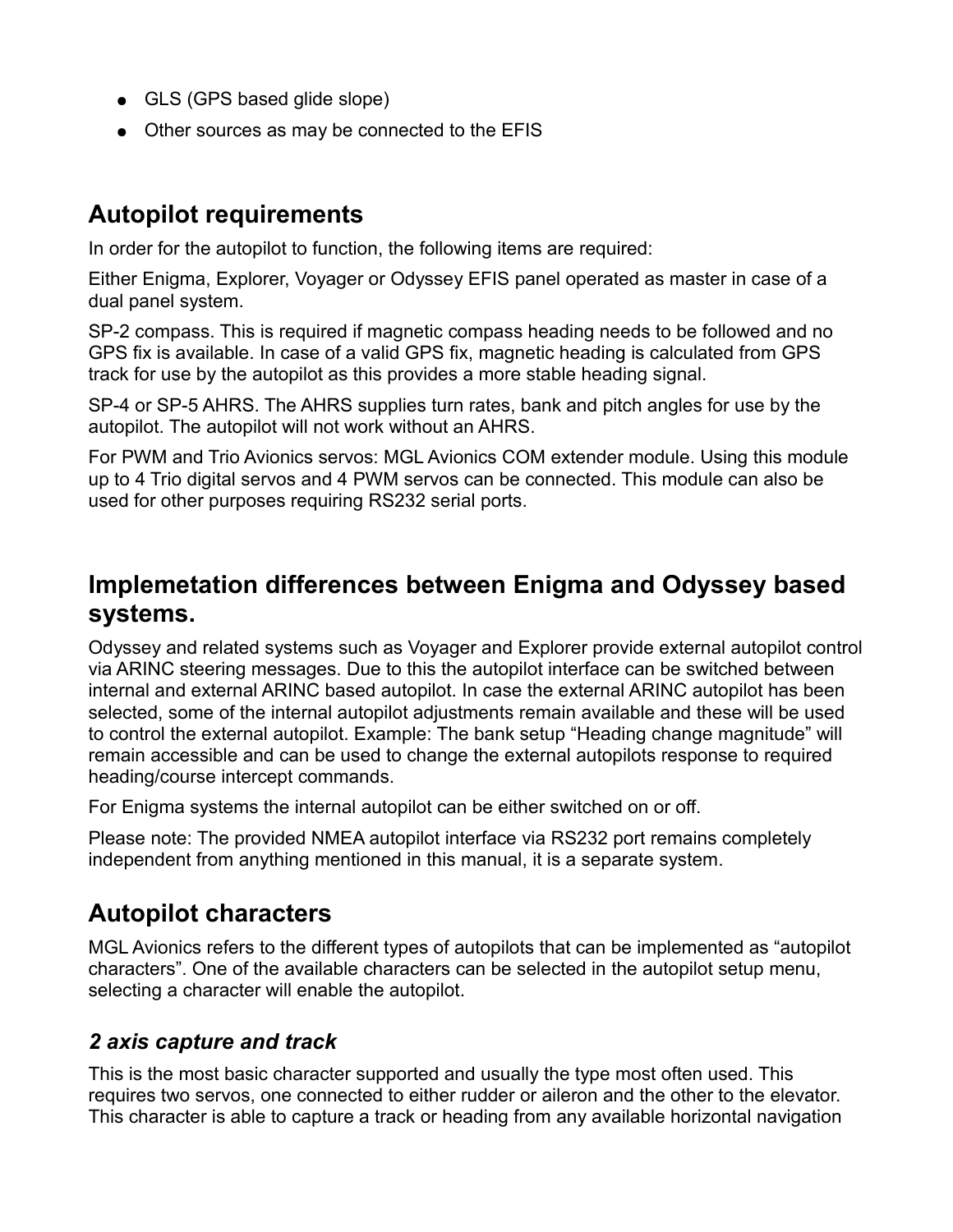source, hold altitude or capture a new altitude within the limitations given by aircraft characteristics.

This character is suitable for most aircraft that are able to enter and exit a reasonably balanced rate 1 turn (3 degrees per second) without rudder assistance in case of aileron control or without aileron assistance in case of rudder control.

Most applications use aileron and elevator control.

It may be possible to use control of elevator trim tabs rather than controlling the elevator directly for certain aircraft. This is typically only possible if trim tabs have sufficient authority and speed of adjustment to allow rapid enough control over the pitch attitude.

### *3 axis capture and track and yaw damper*

This character requires three servos. One servo is connected to the ailerons. A second servo is connected to the elevator while the third servo is connected to the rudder.

The third servo controls the rudder so as to keep the aircraft controls balanced in a turn.

Typically, the system can be setup to engage the autopilot with only the yaw servo active should this be desired.

This character should be chosen for aircraft that require rudder input to enter or exit a turn or require rudder input to correctly fly a turn without slipping or skidding excessively.

This character has not been released at time of writing this manual.

### *Further characters in development*

The autopilot system used in the MGL Avionics EFIS's lends itself to further characteristics. The following are planned or in development:

- 2 axis capture and track with power control. This character lends itself better to applications that require well managed ascent and descent functionality or may be required for aircraft fitted with power plants that suffer excessively from power output changes due to propeller load changes (mainly two stroke engines with torque curves that are not flat).
- 3 axis capture and track with yaw damper and power control. This character is perhaps the most complete of the basic "capture and track" systems.
- 4 and 5 axis Rotor craft control. These characters control stick, rudder, collective and optional power and are able to fly a rotor craft in both horizontal as well as vertical domain.
- Full authority control fixed wing and full authority control rotor craft. These types of characters tend to use fast, full range servos and can be augmented with additional functionality such as autoland systems. These characters can be used for fully autonomous flight control.

## **Servos**

In keeping with the MGL Avionics flexible autopilot implementation, different types of servos are supported and these can be mixed if required.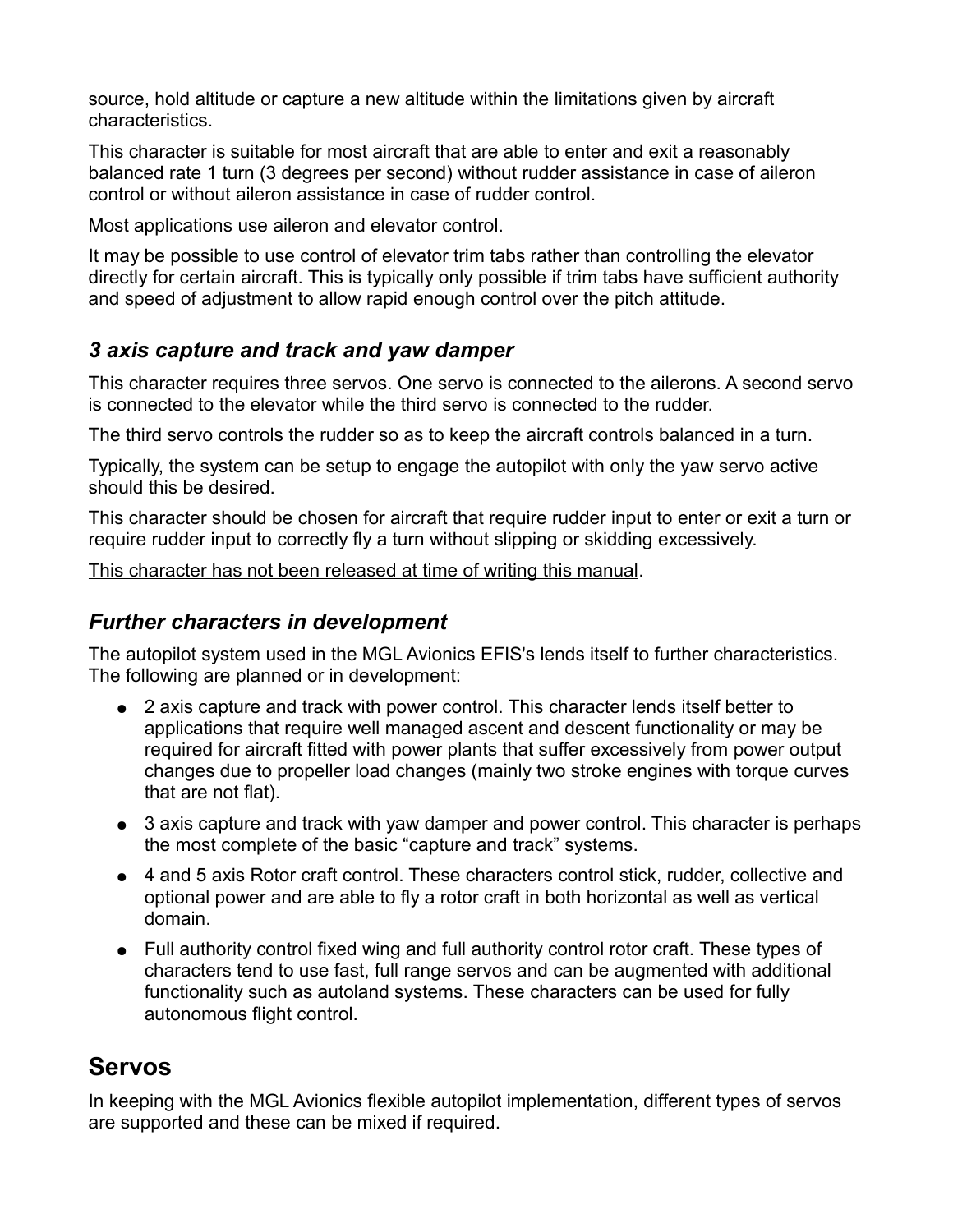### *PWM servo*

This types of servo uses a PWM signal (Pulse width modulation). The servo responds to a repetitive pulse (usually 50 or 100 pulses per second) and the pulse with of the servo (1 to 2 milliseconds) determines the servo position.

This type of servo is generally not recommended but can still be used with the MGL Avionics system (up to 4 PWM servos can be controlled).

PWM servos are not able to report their position to the host system so need to be engaged in a specific position. The servo setup contains setups for these positions if a PWM servo has been chosen for a particular function.

Further limitations of PWM servos are that no reporting of faults, slippage etc can be reported to the host system.

If a PWM servo has been selected for a particular function, a further setup entry will be available for that function to allow selection of the desired position at servo engage. This position can be adjusted in flight.

#### **6** Bank neutral position trim

Example servo setup function applicable only for a PWM servo.

### *Trio Avionics Digital servo*

This is the recommended servo for most capture and track applications.

This servo is based on a geared DC motor with a solenoid engage mechanism and a mechanical clutch on the output shaft. This servo has modest power electrical power needs and zero system drag if not engaged. Control speed is modest and control angle is limited. Most applications will install the servo such that it is able to control approximately 50% of the available control movement.

The digital servo provides feedback to the host system and the host is able to engage the servo at its current position. The servo provides feedback on clutch slippage, control limits and internal faults.

### *MGL Avionics Digital servo*

This servo is currently in development. This servo is based on a powerful stepper motor and provides high control speed and full range of control movement including capstan control. This servo is intended mainly for full authority control systems. With medium power consumption it provides electronically variable torque and relatively low system drag when not engaged.

The MGL servo provides position information and operational status back to the host system and can be engaged in any position.

#### *Other servo systems*

MGL provides the "MGL Avionics universal servo protocol" document to interested parties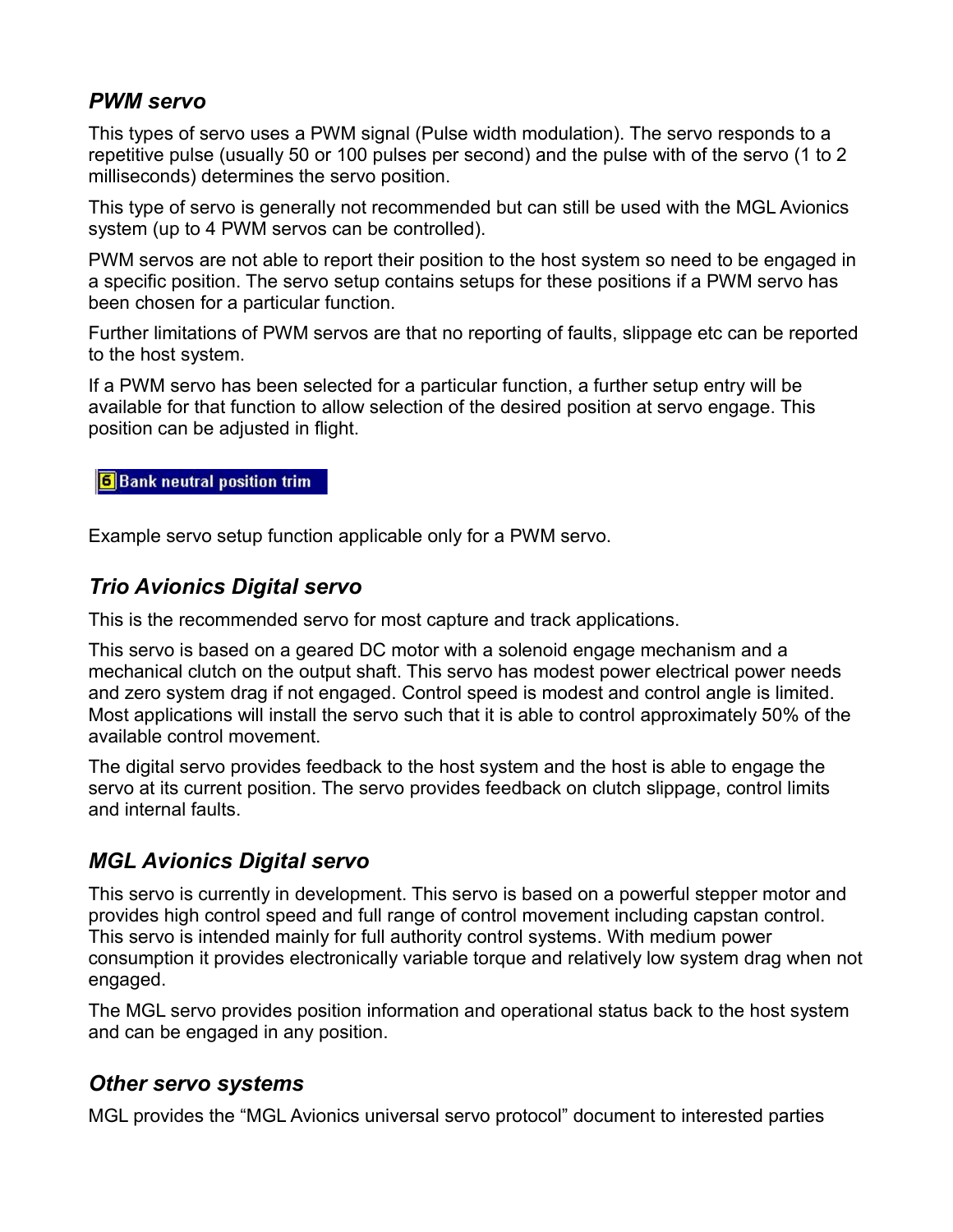allowing special application servos to be constructed or existing servos to be modified to be able to be used with the MGL Avionics autopilot system.

In addition to this, other autopilot manufacturers servos may be able to be used if there is demand for such and the manufacturer is willing to allow use of his servos in MGL systems and will provide the required interfacing information.

## **Engaging and disengaging the autopilot**

The autopilot can be engaged and disengaged in several ways:

- Via the EFIS keypad
- Via autopilot engage/disengage switch (this requires fitting of an I/O extender).
- Via optional autopilot control panel (Planned item)

The autopilot will refuse to engage if:

- The servos are interface using a MGL Avionics COM extender and no communications to this unit can be established.
- A digital servo is used and it reports a position beyond its control limits
- A digital servo is used and it reports a fault
- A digital servo is used and no information is received (RX fault)
- Selected navigation source does not have valid solution
- No AHRS is connected

The autopilot will disengage if:

- The disengage function on the EFIS keypad is activated (button push)
- Engage/disengage switch is pressed (switch connected to I/O Extender)
- Disengage button is pressed on optional autopilot control panel
- A digital servo reports that it has reached its control limit
- A digital servo reports a slipping clutch or torque overdrive for 1 second
- Active navigation source has been lost
- G-force acting on aircraft exceeds 2G (not applicable for full authority systems)
- Power is removed from a digital servo (causes RX fault)
- Connection to MGL COM Extender is lost (if this unit is required to control servos)

## **Preflight check of the autopilot installation**

Menu level 2 provides a preflight check function.

Each servo (excluding power control) will be moved to its extreme control limits and when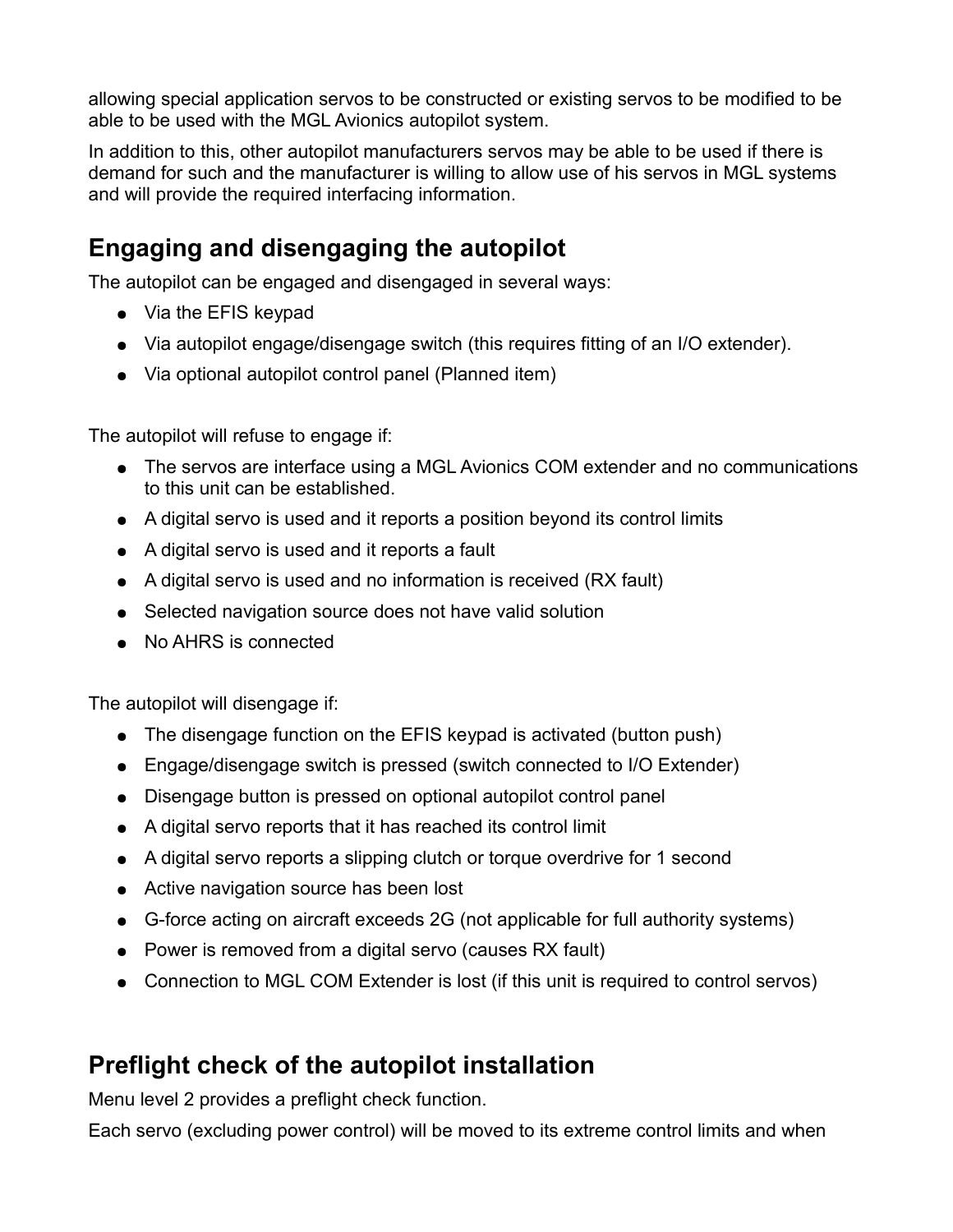complete left it its neutral position. At the same time, the display will show the action taken so servo direction can be verified.

Note: This function will not be available if an active flight has been detected. Airspeed must read below 30mph. In addition, a confirmation will need to be acknowledged before this function will commence. Under no circumstances should this function be activated in flight. The function can exited by pressing any key on the EFIS which will also disengage the servos.

During the servo preflight check, verify the correct directional operation of each servo. The controls must not bind and the servos must not slip in any position. With the servos disengaged, verify that full manual control is present.

## **Installation**

Installation of the autopilot system consists of four steps:

- Obtain information from suitable sources as to best or recommended location and means for servo installation – if this is not possible, perform a test flight as outlined in the next chapter to determine suitability of the aircraft for installation of an autopilot.
- Physical installation of the servos, electrical and mechanical connections
- Ground based configuration of the autopilot system
- Test flight based calibration of the autopilot system

## *Physical installation of the servos*

This phase starts with the identification of a suitable location for each servo. In many cases the aircraft manufacturer may have predetermined a suitable location and control linkage. Installation of the servo should be carried out by a suitably qualified aircraft technician.

- The servo needs to be installed on a rigid platform. It must not move under any expected mechanical load.
- Control linkages must be installed such that there is no play between servo bell crank and controls. Any play introduced here can seriously affect the autopilots ability to fly the aircraft properly.
- Electrical wiring should be installed to aircraft standards using suitably dimensioned cable. Please consult with the servo manufacturer for recommended wire types and core dimensions.
- Servo power must be routed via a circuit breaker or switch easily accessible to the pilot. Servos will disengage if power to them is removed.

## *Post installation checks:*

DO NOT FLY THE AIRCAFT UNTIL THE FOLLOWING POST INSTALLATION CHECKS HAVE BEEN CARRIED OUT AND FULL AND CORRECT FUNTIONS HAVE BEEN OBSERVED:

- Verify that no controls are binding during any position of the flight controls
- Verify that the servos when not engaged will not restrict movement of any flight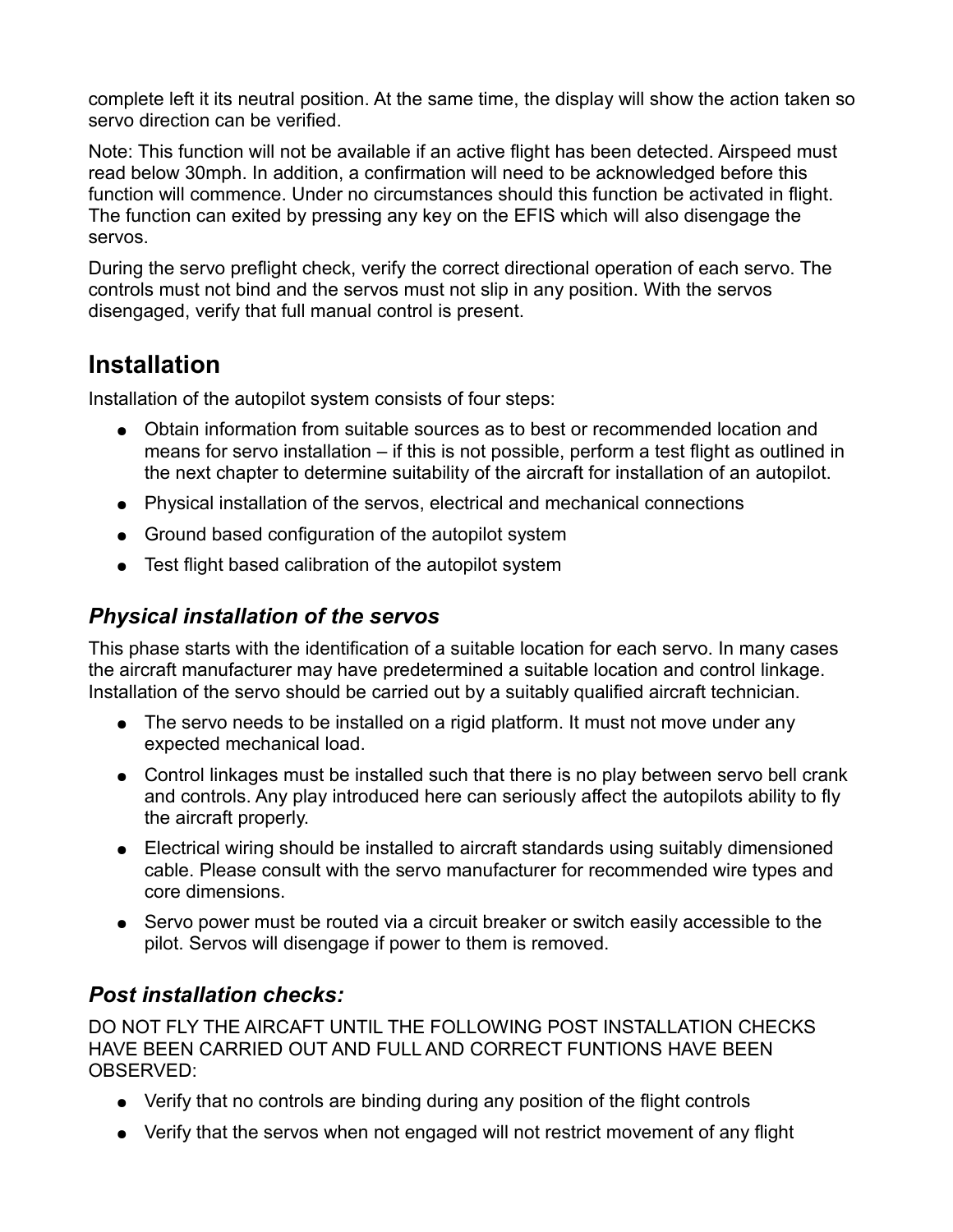controls including maximum limits of the flight controls

● Verify that the servos, once engaged, have as close to zero tolerance as possible when moving the control surfaces. VERIFY THIS. With the autopilot engaged, move the control surfaces by hand and ensure that there is no significant play. If any play is found, recheck your control linkages and install better or more suitable parts if required. Control linkage play may seriously limit the autopilots ability to control your aircraft, in particular where pitch control is concerned.

## **Pre-installation test flight**

Unless a suitable, known good servo installation is used (for example a series built aircraft with existing autopilot installations), it is recommended to test fly the aircraft before installation as follows here. Please note that this is a guide only and may need modification to suit the particular aircraft.

The main aim is to fly the aircraft manually in exactly the same fashion that the autopilot would. If you are installing a two-axis system and want to use aileron and elevator controls without pilot assisted rudder and power input, ensure that your aircraft can actually be flown that way. If you cannot, the autopilot will not be able to do so either !

Using the above example, fly the aircraft to a stable, straight and level condition, then move your feet off the rudder pedals and refrain from adjusting power. Attempt to keep the aircraft on your current heading or ground track and exactly on your current altitude using aileron and elevator control only. Important: Use only small control corrections and feed these in gently, emulating a servo as best you can. If you find you can control your aircraft this way in moderate turbulence while keeping the speed relatively constant proceed to the next step:

Intercept a new heading 90 degrees from your current heading using only aileron and elevator, use a turn rate that you feel comfortable with – we suggest around 2 to 3 seconds per degree (approximately rate one turn). If you find you can perform this maneuver fine with gentle control inputs proceed to the next step:

From a straight and level position, attempt a climb to a new altitude (perhaps 500 feet above where you are now). Take note of your climb rate (feet per minute) and airspeed. Decide on a climb rate that results in best climb and a good speed without you needing to adjust power. Note down your result as you will be entering this in the autopilot pitch setup. Now repeat the same for a descent. Again, take note of your speed and descent rate and choose a combination that is most suitable for your aircraft without power adjustment. Remember these values for the pitch setup.

#### **Possible issues and suggested solutions:**

If your aircraft does not turn well without rudder input, try turning it with rudder only – will the ailerons self-center due to aerodynamic forces ? If you find you can turn your aircraft well without active aileron input you may be able to connect the bank servo to the rudder rather than the ailerons.

Difficulty holding altitude due to engine power effects. This can be a bothersome issue and may be related to the amount of power your engine produces at various propeller loads coupled with an uneven torque curve of the engine. Here is a typical scenario based on a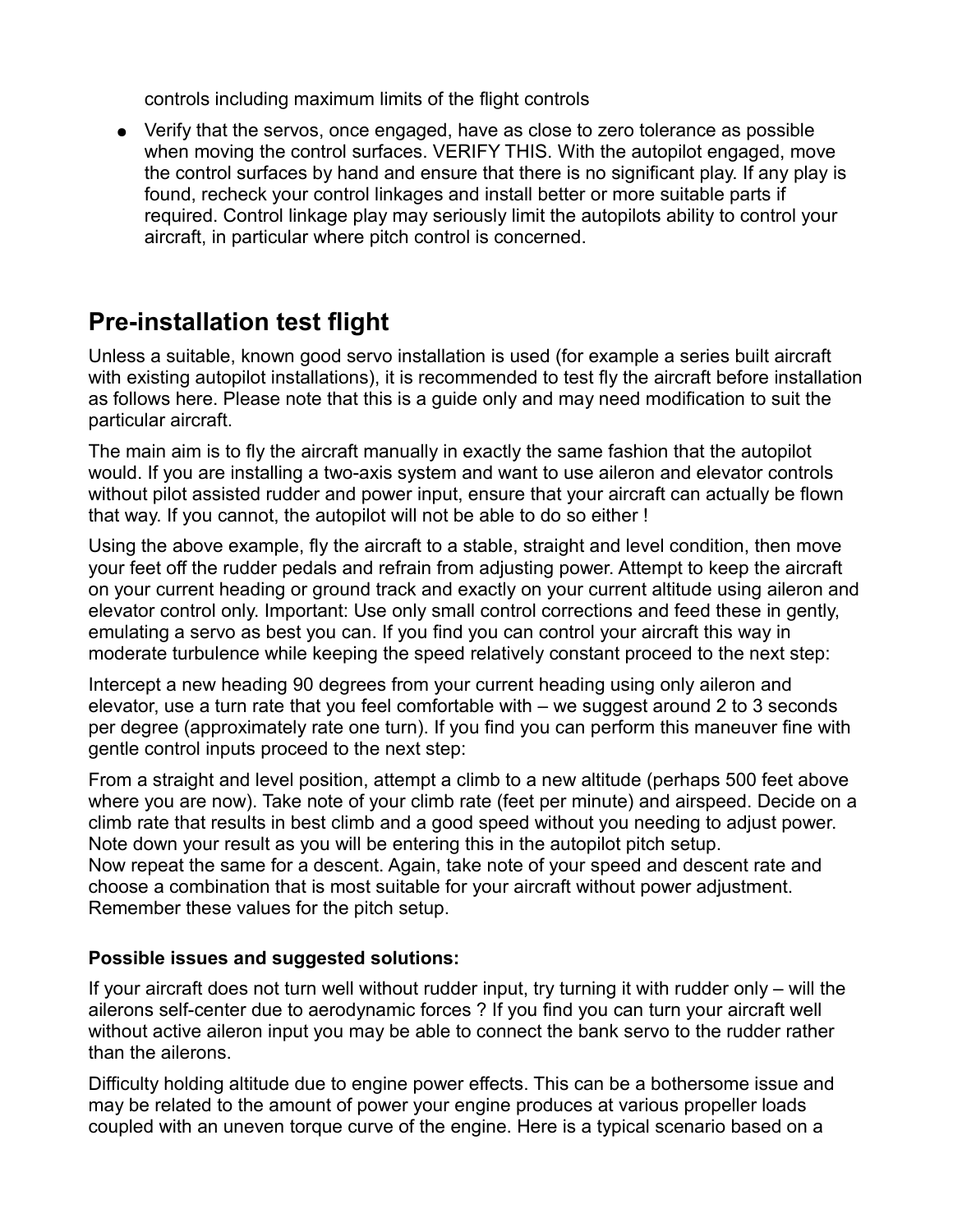particular aircraft we used during the autopilot development:

You start off with a low power setting (economy cruise) and you are holding altitude. The aircraft ascends a bit and you correct by a slight nose down attitude change. The engine now has a slightly lower load and RPM increases, the engine produces more power and instead of descending back to your target altitude your speed and lift increases so you ascend even more. More nose down worsens the effect. Eventually you find some equilibrium where you can hold altitude but only at a much higher speed where drag starts to help you from increasing speed.

The reverse is also true – pitch up the nose and you slow down, more engine load – slower RPM, less engine power and you might find you start descending in a nose high attitude at slow speed rather than gaining altitude, the effect you had hoped for.

The above scenario is often related to two stroke engines but can also affect four stroke engines that are "lugged" by a propeller with a too high pitch.

If your aircraft behaves as above, it may not be possible for a two axis autopilot to even hold altitude properly, never mind climb and descend. In this case you may need to control power manually to assist the autopilot – a control you may find you need to do even when flying without autopilot to remain within target speed and altitude.

As an alternative, you need to install an automatic power/RPM control (governor) or select a autopilot characteristic that includes throttle control.

Issues related to aircraft stability:

Traditional capture and track autopilots can only be used with any measure of success on aircraft that are neutrally stable. If you aircraft is subject to a yawing moment when proceeding through the yaw-neutral position or a pitch moment when proceeding through pitch-neutral or significant stick force reversal based on angle-of-attack or speed changes, it is unlikely that you will be able to use this type of autopilot with any satisfaction. Aircraft like this can still be flown using an autopilot but tend to need full authority systems using fast servos that can instantly and proportionally correct any attitude deviation. Often, autopilots for these types of aircraft are purpose-build and designed for a particular aircraft. Example: B2 Stealth bomber.

### *Ground based configuration of the autopilot system*

During this phase you select the autopilot character and individual servo configurations.

The autopilot setup menu is accessible via the setup menu. Please note that some functions in this menu cannot be selected if a flight is active or airspeed shows above 30 mph.

Setup Autopilot (Internal AP)

For each servo select the servo type and electrical connection source.

Trio Avionics digital servos are controlled using RS232 serial data connections. The MGL Avionics COM Extender provides four suitable serial ports. RS232 ports available on the EFIS cannot be used. Only COM Extender serial ports may be used.

Each RS232 port provides a bidirectional communications link. The TX connection sends position and other data to the servo while the RX connection receives position and status data from the servo.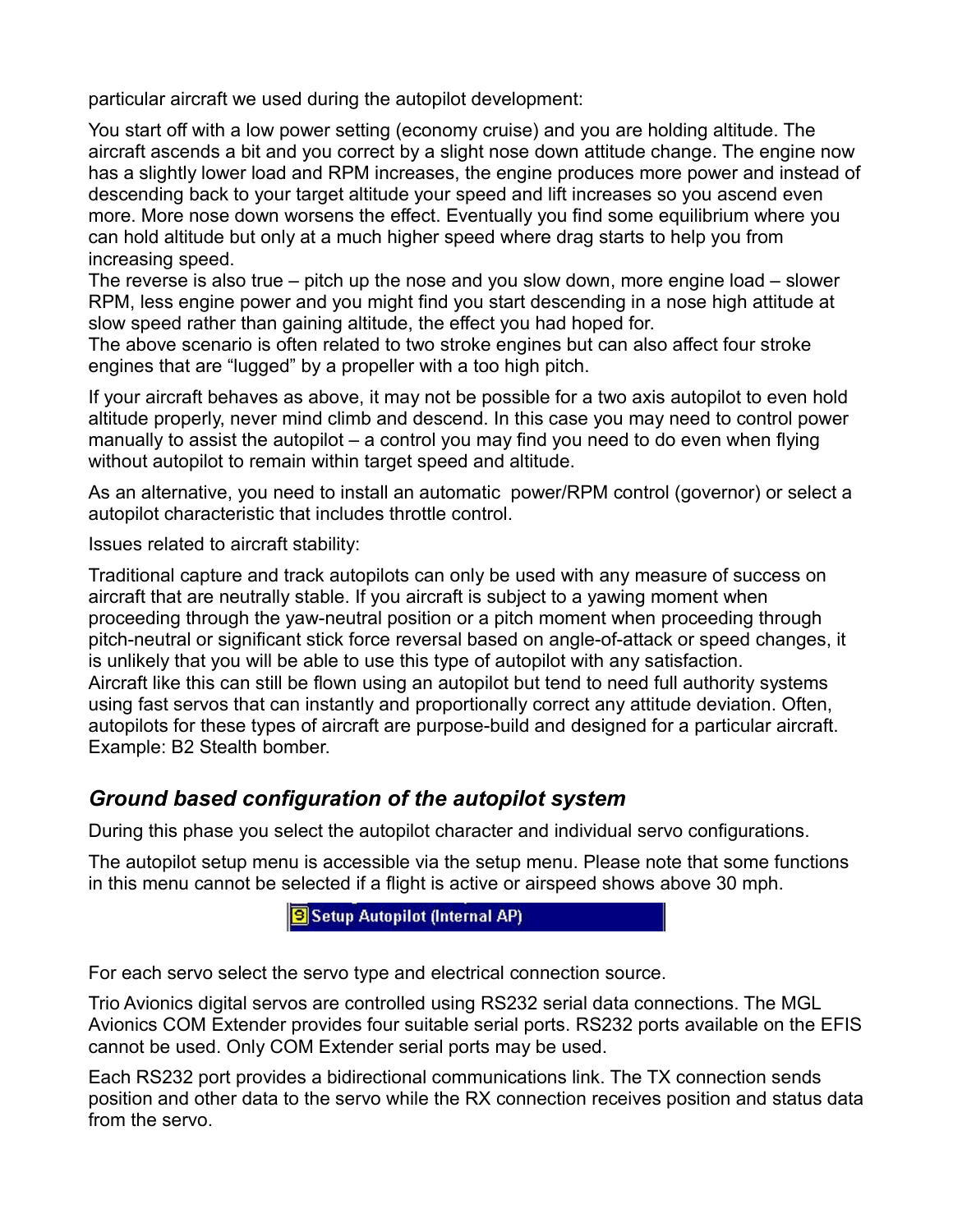PWM servos can be connected to the MGL Avionics COM Extender. Up to four PWM servos can be controlled. PWM servos can be considered as roll, yaw, power or lift servos. PWM servos should not be considered for pitch servos as these need to be engaged at a known position and this is only possible with digital servos.

MGL Avionics servos may be connected to either RS232 ports on the COM Extender or they may be connected to the EFIS's AeroCAN interface if the EFIS supports this type of interface.

| Autopilot setup (Internal AP)           |  |
|-----------------------------------------|--|
| Internal AP: 2 axis Bank and pitch      |  |
| 2 Bank servo: Trio COMX port 1          |  |
| <b>El Pitch servo: Trio COMX port 2</b> |  |
| 4 Yaw servo: Not installed              |  |
| <b>5</b> Lift servo: Not installed      |  |
| <b>6</b> Throttle servo: Not installed  |  |
| <b>Z</b> Bank control setup             |  |
| <b>B</b> Pitch control setup            |  |
|                                         |  |

Once the servo type and connection location has been selected, a corresponding configuration menu becomes available for that servo. For example, once you have allocated a bank servo, you will be presented with the Bank control setup menu.

## *Configuring the roll (bank) servo*

| Bank/roll setup menu                   |  |
|----------------------------------------|--|
| <b>1 Bank servo direction: CW</b>      |  |
| 2 Target rate of turn: 3.0             |  |
| <b>B</b> Bank servo Magnitude: 30      |  |
| 4 Heading change magnitude: 20         |  |
| <b>S</b> Track intercept force: Medium |  |
| 6 Bank neutral position trim           |  |

#### **Bank servo direction**

Here you select the servo rotation direction. This depends on your installation. The direction is identified as CW (clockwise) or CCW (counter clockwise) as specified by the servo manufacturer to achieve a right bank.

The servo direction in usually selected after performing the servo preflight test and noting the control movement vs. the intended movement. If the preflight screen is showing a left bank and your controls are moving for a right bank, change this setting.

#### **Target rate of turn**

Select your desired target rate of turn when capturing a new heading.

Typical turn rates range from 2.0 to 3.0 degrees per second. A rate of 3.0 degrees per second corresponds to a rate one turn (360 degrees in two minutes).

This value is used for large heading errors, for smaller errors this value is suitably scaled down to ensure smooth track intercept and hold.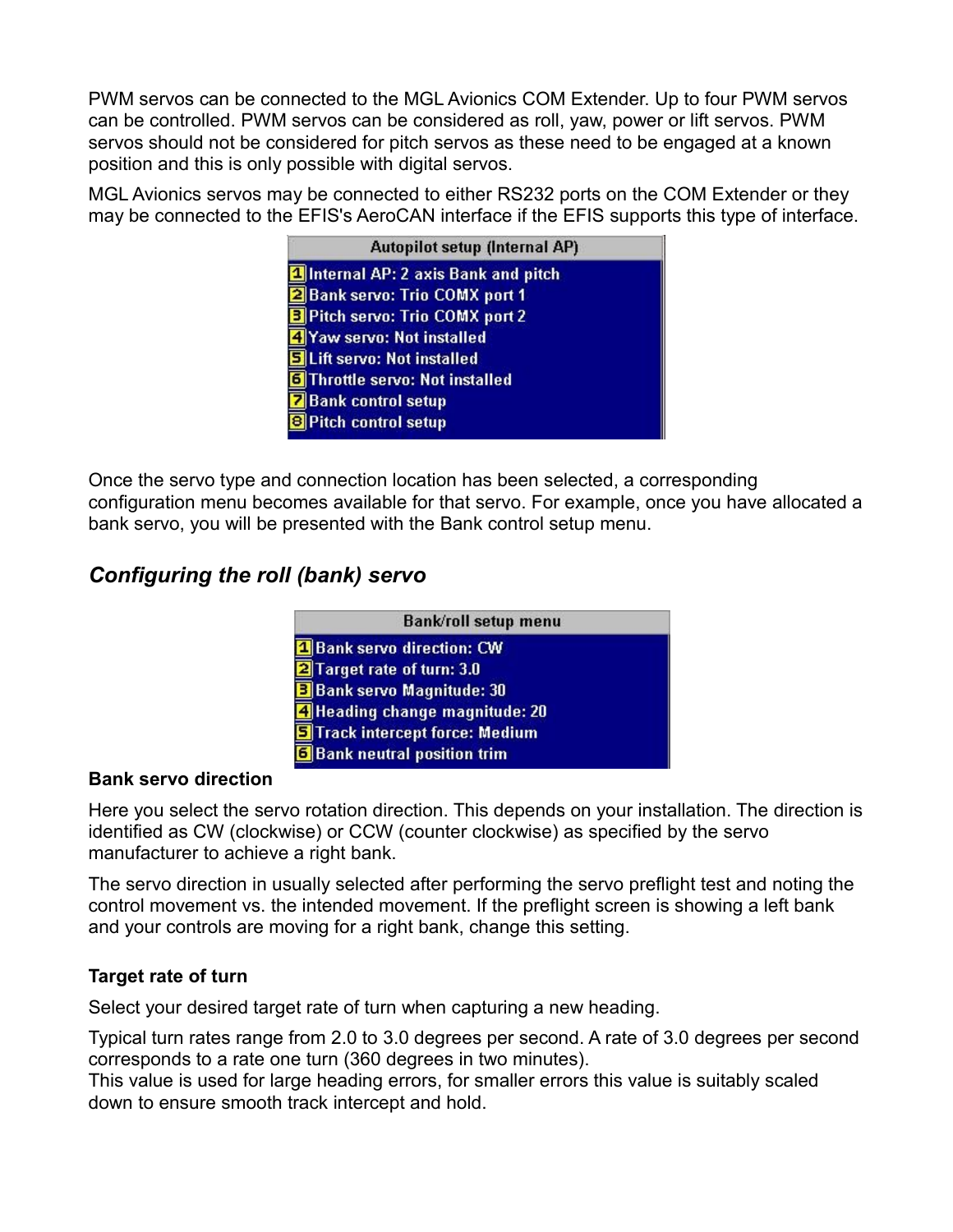#### **Bank servo torque**

This entry will only show if you have the MGL Avionics servo selected. Here you select the maximum torque the servo will be able to hold before slipping. 100% is the maximum possible torque. Lower this number if you need the servo to slip at a lower torque setting. You should select a setting that allows an easy override of the servo by the pilot but it should remain high enough so it will not slip during higher control force loads that may be experienced during moderate turbulence.

#### **Bank servo Magnitude**

This setting selects the amount of servo movement for a given bank angle error (the error between desired bank angle and actual bank angle). This value is selected during a test flight (next chapter). Set this value to "10" before the first flight. A higher value produces more servo movement. The aim is to find a value that results in rapid correction of an error without overcorrection. Typical values are from 10 to 30.

#### **Heading change magnitude**

This entry is also available if the external ARINC autopilot has been selected (Odyssey, Voyager or Explorer).

Using this setting you select the amount of bank angle to apply to correct a given track error. This allows you to select a "gentle" or "forceful" intercept. If the value is set too low, the autopilot may have difficulty holding a track exactly (it may allow a drift of a few degrees before correction takes place). If the setting is too high, over correction will take place. In this case it may not be possible for the autopilot to hold your track as it will overshoot every time it intercepts the track. Values between 10-20 seem good for most aircraft.

#### **Track intercept force:...**

This setting has three options: Low, medium and high.

Select a suitable setting for your aircraft to hold a track that is NOT heading, for example a GPS track. Here the track error is made up from the actual track error as well as the amount of course deviation (i.e. distance from the desired track).

The MGL Autopilot will intercept a track at an initial 15 degree angle if you are relatively far from the track but as you get closer to the track this setting takes over. It determines how well you would like the autopilot to stay on track. Often it is desirable to allow a small deviation to avoid continuous corrections. Select a value that best satisfies your requirements.

#### **Bank neutral position trim**

This entry will only be available if you are using a PWM servo. Here you select the servo position to be used when engaging the autopilot. This position is normally selected during a test flight, trimming out any unwanted turn.

To use this function in flight, the autopilot must not be engaged (this function will not operate if the autopilot is engaged). If you activate this function the bank servo will engage at the current servo neutral position – note that other servos will not engage.

Adjust the neutral position until any tendency to turn has been tuned out. This should best be done during calm flight conditions as turbulence may mask the neutral position.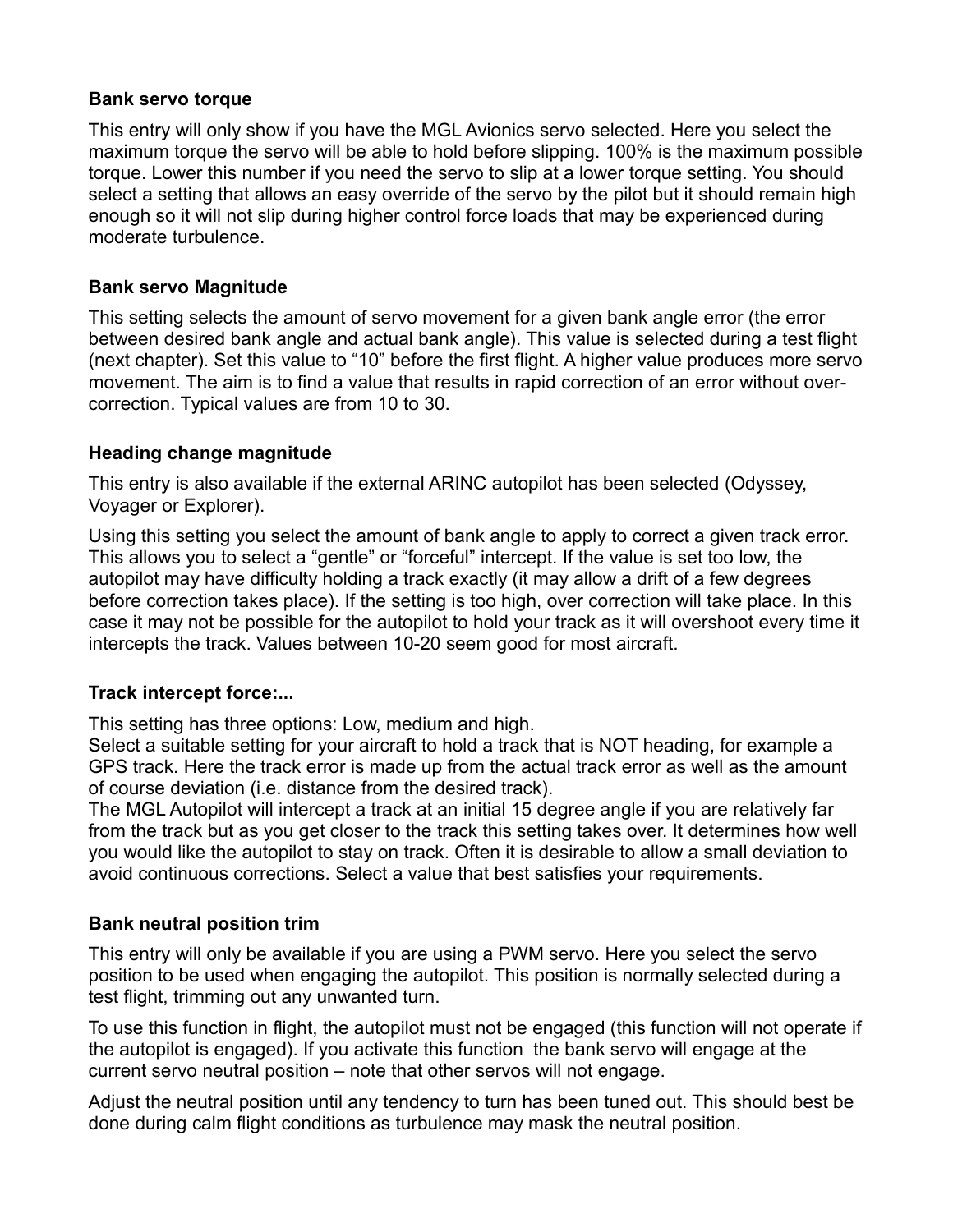The bak servo will disengage as you deselect this function or exit the menu.

## *Configuring the pitch servo*

| Pitch setup menu                         |  |
|------------------------------------------|--|
| <sup>1</sup> Pitch servo direction: CW   |  |
| 2 Minimum ASI for ascent: 80mph          |  |
| <b>3 Maximum ASI for descent: 140mph</b> |  |
| 4 Target VSI for ascent: 200fpm          |  |
| STarget VSI for descent: 200fpm          |  |
| 6 Pitch servo torque: 100%               |  |
| 7 Pitch servo Magnitude: 3               |  |

#### **Pitch servo direction**

Here you select the servo rotation direction. This depends on your installation. The direction is identified as CW (clockwise) or CCW (counter clockwise) as specified by the servo manufacturer to achieve a pitch up.

The servo direction in usually selected after performing the servo preflight test and noting the control movement vs. the intended movement. If the preflight screen is showing a pitch up and your controls are moving for a pitch down, change this setting.

#### **Minimum ASI for ascent**

Select the minimum allowable airspeed during a climb. The autopilot system will control the pitch gyro during a climb such that when this airspeed limit is reached, a pitch down command will be issued to regain airspeed above this value.

Airspeed has priority over ascent or descent rate.

#### **Maximum ASI for descent**

Select the maximum allowable airspeed during a descent. The autopilot system will control the pitch gyro during descent such that when this airspeed limit is reached, a pitch up command will be issued to retain airspeed below this value.

Airspeed has priority over ascent or descent rate.

#### **Target VSI for ascent**

Select the desired vertical rate of climb for ascent to a new flight altitude. This rate will be used as target if the new altitude is relatively far away.

If your autopilot character does not include power control, select a target rate of climb that is achievable using elevator control only, taking into account minimum airspeed as selected for the ascent.

If your autopilot character includes power control, select a climb rate that can be sustained using acceptable power setting.

Avoid the temptation to select a climb rate that is higher than what your aircraft can sustain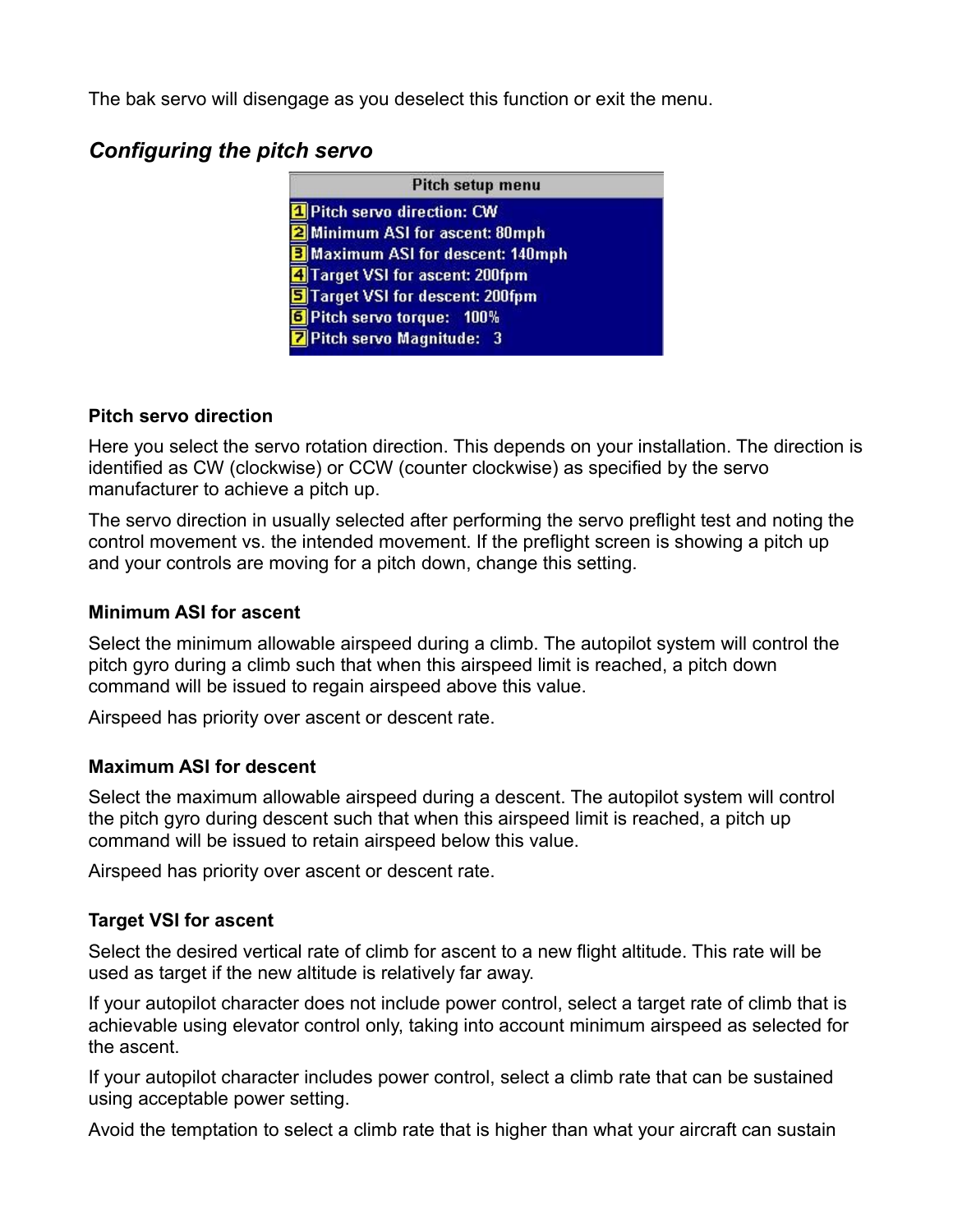given the selected autopilot character.

#### **Target VSI for descent**

Select the desired vertical rate of descent to a new flight altitude. This rate will be used as target if the new altitude is relatively far away.

If your autopilot character does not include power control, select a target rate of descent that is achievable using elevator control only, taking into account maximum airspeed as selected for the descent.

If your autopilot character includes power control, select a descent rate that can be sustained using acceptable power setting without undue cooling of the power plant.

#### **Pitch servo torque**

This entry will only show if you have the MGL Avionics servo selected. Here you select the maximum torque the servo will be able to hold before slipping. 100% is the maximum possible torque. Lower this number if you need the servo to slip at a lower torque setting. You should select a setting that allows an easy override of the servo by the pilot but it should remain high enough so it will not slip during higher control force loads that may be experienced during moderate turbulence.

#### **Pitch servo Magnitude**

This setting selects the amount of servo movement to achieve a given change in vertical speed rate. This value is selected during a test flight (next chapter). Set this value to "1" before the first flight.

#### *Ground based testing of the autopilot system*

If this is your first installation using the COM extender, first ensure that the COM extender is operational. Ensure that it is connected to any one of the two USB host connectors on the back of the EFIS. Switch the EFIS on.

As you switch the EFIS on, the RED LED on the COM Extender should light and stay on for about 5 seconds. It should then start flashing once per second. If the LED does not light at all, does not start flashing or if it flashes very fast then there is a problem. Do not proceed until you have resolved the issue.

With the servos connected and the COM Extender LED flashing once per second, apply power to the servos. The servos should not engage at this stage.

Perform the autopilot preflight check. This is an automated procedure accessible from the main menu level 2.

The bank and pitch servos will be activated in turn and each will move to its maximum limits and then center. During this time, the EFIS will inform you of the action it is taking, for example "Bank left". Ensure that the control surfaces of your aircraft are moving in the correct direction. If they are not, correct this by setting the corresponding servo direction setting in the autopilot setup menu.

Use the autopilot preflight check repeatedly to verify that all mechanical linkages are performing correctly and are not binding or have excessive play.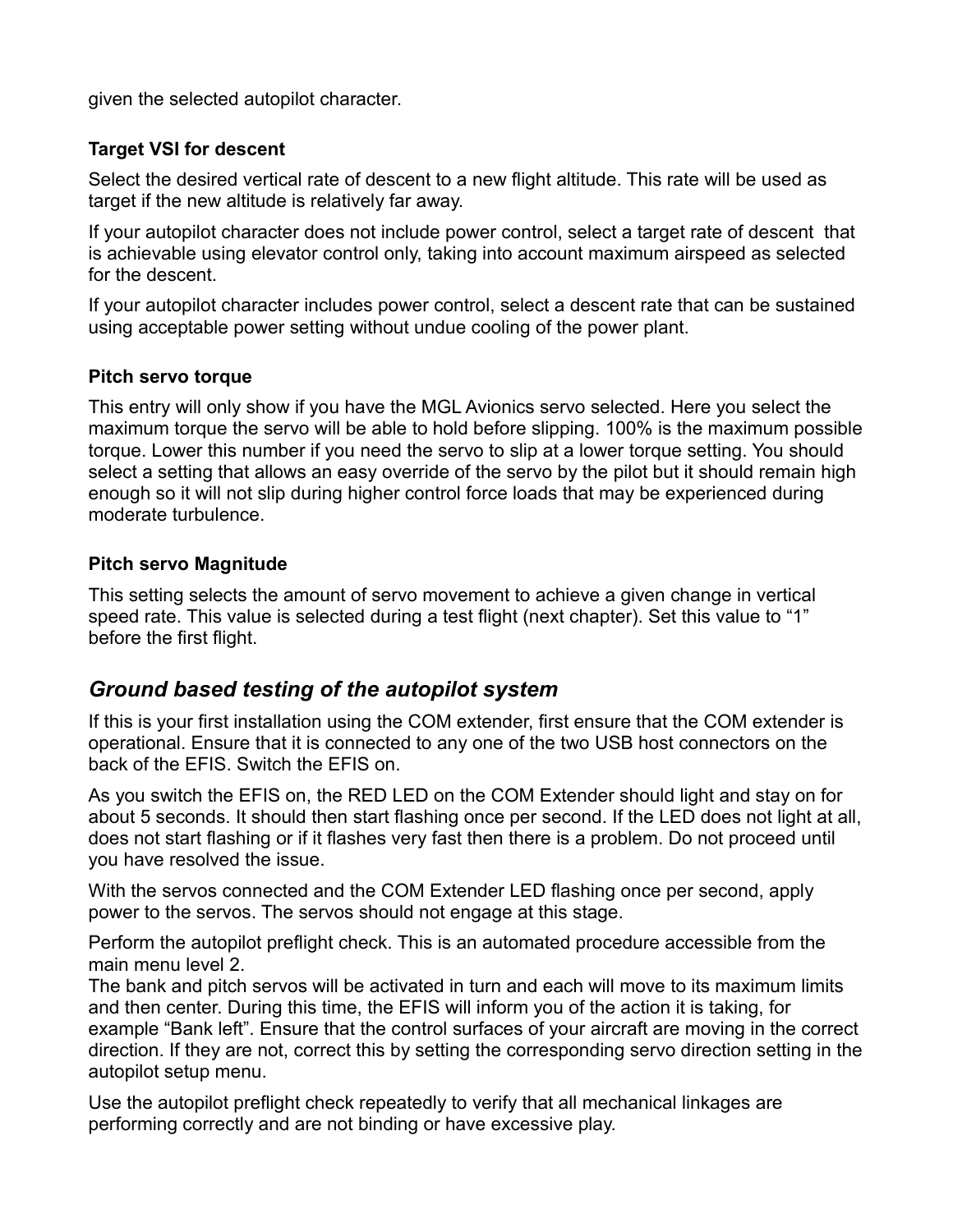While the preflight check is operating, physically move the control surfaces by hand against the servo force to locate any play. If you find significant play, please fix the cause before attempting a test flight. The autopilot cannot perform correctly if there is excessive play in the controls.

This may also be the correct time to adjust the servo torque. Please refer to the manual of the servo manufacturer on how to adjust the torque. Correct torque is achieved if you can override the servo with fair ease using the control stick but it it firm enough not to cause the servo to slip in turbulent flight.

The autopilot is designed to disengage if it detects a servo slipping for more than one second. This can be used as a convenient method to disengage the autopilot and it the recommended method as this results in your hand on the control as the autopilot disengages.

| Main menu level 2                                                   |  |
|---------------------------------------------------------------------|--|
| <b>Setup horizon sensor</b><br>Setup compass sensor                 |  |
| <b>Autopilot preflight checks</b><br><b>Autopilot status viewer</b> |  |
| 3D view setup<br>File manager                                       |  |
| <b>Screen setup</b>                                                 |  |
| Set AOA cruise NOW                                                  |  |
| T Previous page                                                     |  |
| lext page                                                           |  |

If you have PWM servos connected, use the neutral positioning functions provided in the autopilot setup menus to set an approximate position. You will fine tune this position during flight. Please note: MGL Avionics does not recommend the use of PWM servos for pitch applications and recommends the use of digital servos for all functions.

If your autopilot prelight tests have been completed satisfactory, you can consider a first test flight as outlined in the next chapter.

### *Test flight based calibration of the autopilot system*

During this phase you calibrate each servos response characteristic to match your aircrafts flight dynamics and the servo control linkage to its corresponding control.

While there may be more than one way to go about this, we recommend the following procedure:

#### **Adjusting the bank setups**

Using the autopilot setup, disable the pitch servo and only enable the bank servo (ensure type and location of servo are selected correctly).

Set the bank control setup as follows: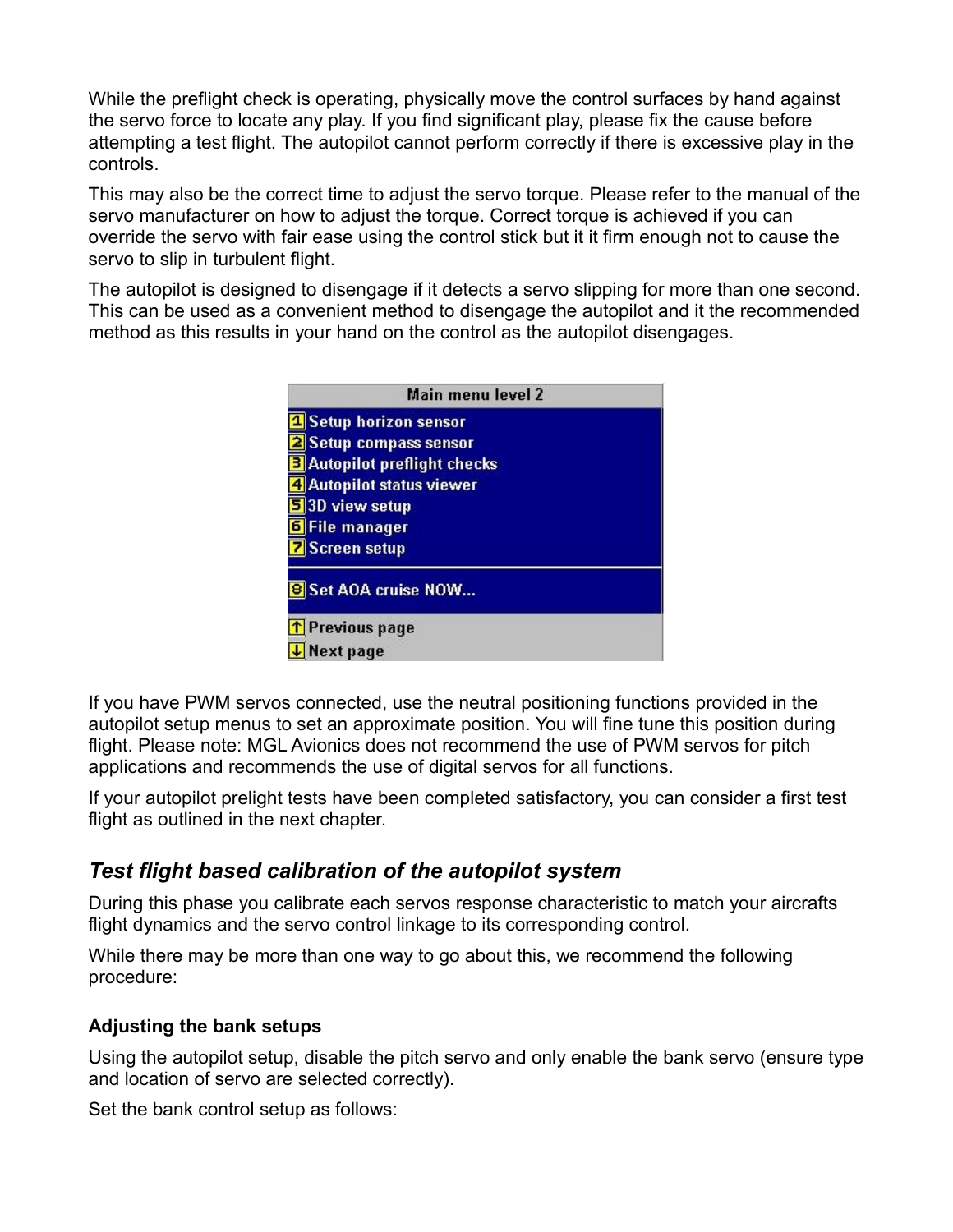Target rate of turn: 2.0 Bank servo magnitude: 10 Heading change magnitude: 1 Track intercept force: high

*If you are using a PWM servo, you will first perform the bank neutral position trim. This is the servo position that will be used as you engage the autopilot. If you are using a digital servo, skip this step.*

*Engage the autopilot and only use pitch control to keep the aircraft level. Use the bank neutral position trim to trim the aircraft for straight flight. This is best done in calm conditions.*

Position the aircraft in a stable, straight and level attitude, power the servos and engage the autopilot.

Keep the aircraft level using the pitch, the autopilot should now control the bank. It will not attempt to intercept any particular heading as we have set the heading change magnitude very low. We now want to adjust the PID controller for holding the bank angle. Slowly increase the Bank servo magnitude number until a slight upset of the bank angle will start a relatively fast oscillation, then reduce the number until the oscillation stops, then reduce the number by another 10%.

Now increase the heading change magnitude to a value between 10 and 30. You will likely adjust this value in future as you gain experience as to how your aircraft reacts to heading changes. If you find the autopilot correcting heading to forceful (which can result in a slow oscillation), reduce the number. If you find the autopilot struggles to hold a heading in turbulence, increase the number.

Track intercept force is a setting that is used if you are following a GPS track and are not quite on track. You will adjust this value at a later stage when you fly your first GPS track. Effectively this settings allows the autopilot some error when following a track so not to cause the servos from working overtime trying to keep to the track with unnecessary precision.

#### **Adjusting the pitch setups.**

Once your bank setup is known to be stable and your aircraft is holding a given bank angle well, it is time to adjust the pitch.

Enable the pitch servo in the setup and ensure that the type and location is selected correctly.

We recommend you start with the following settings:

Pitch control magnitude: 1

Pitch servo magnitude: 1

Pitch servo retard: 4

Target VSI for ascent and decent: adjust for a relatively low level to prevent power changes from being needed.

Low and high ASI: set correct values for the minimum and maximum speeds the autopilot must note. These should be higher than your stall speed and lower than your maximum speed.

*If you have a PWM servo connected, use the pitch servo neutral adjustment to find a suitable*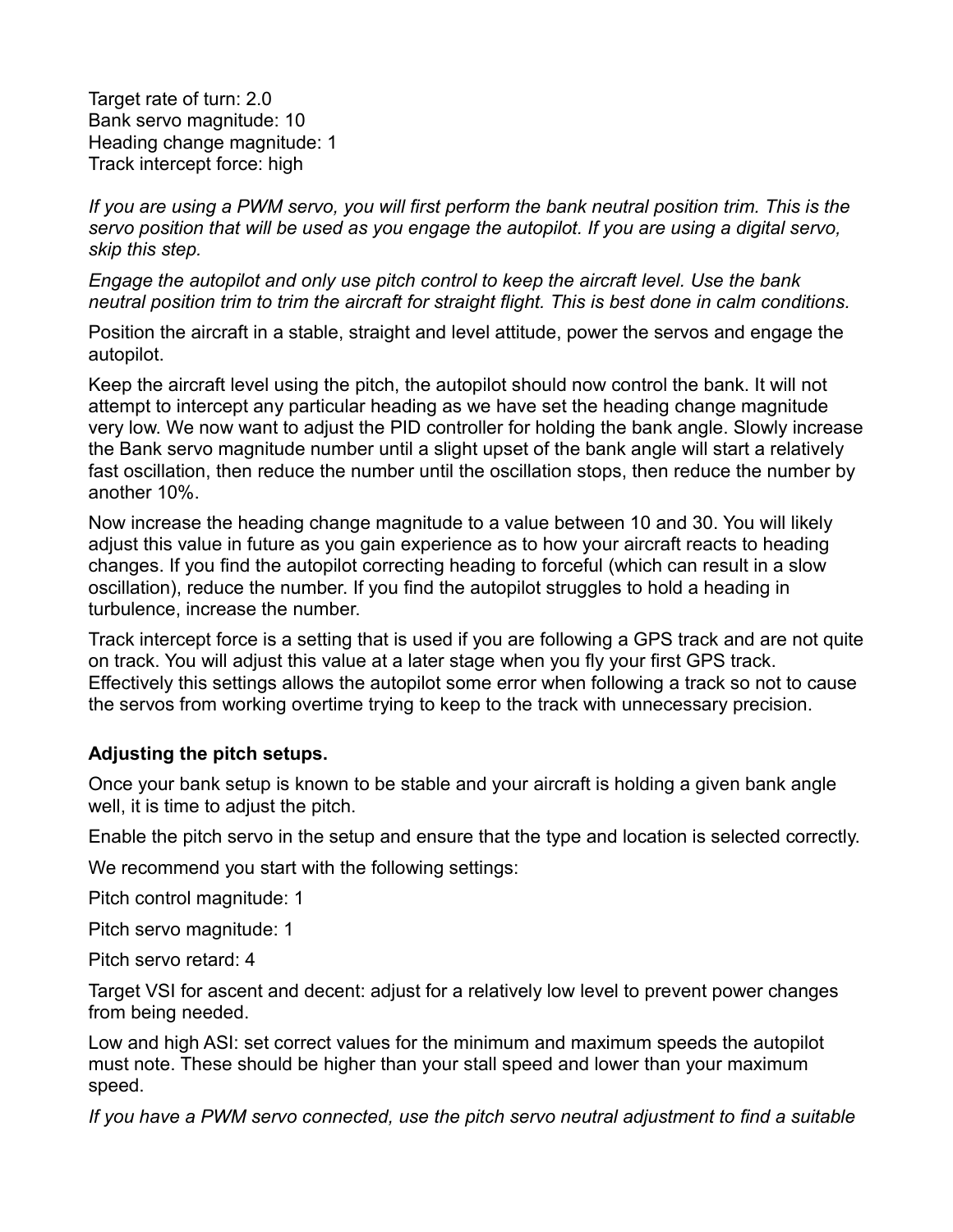*position for servo engagement. Be aware that large pitch changes may occur if the servo position at point of engagement is incorrect. Be alert and remove power to the servos instantly if pitch change is too large. We at MGL do not recommend the use of PWM servos for pitch as it is not possible to engage them at their current position.*

Place the aircraft in a stable, straight and level attitude and engage the autpilot. Your task is now to slowly increase the pitch servo magnitude. Increase the number by a single count and wait for a few seconds – if the pitch remains stable, increase the number by another count. Repeat this until the aircraft starts to oscillate around the pitch axis, then reduce the number until the oscillation stops – then reduce by one. You will most likely end with a number in the range of 2-4.

Once this is done, increase the Pitch servo magnitude to 10. Observe how well your aircraft maintains its current altitude (the altitude it is trying to hold is on your altitude bug). If you prefer, adjust the altitude bug or disengage and then reengage the autopilot so it follows the current altitude you are at.

Increase the Pitch control magnitude if you find that the autopilot is not able to hold altitude well or takes a long time to correct deviations.

Should you find that your aircraft porpoises around the target altitude too much, increase the pitch servo retard.

The pitch servo retard effectively introduces a delay when you are close to target altitude. A value of "4" means the autopilot will check the result of a pitch control adjustment after one second, a value of "8" would be two seconds.

Once your aircraft is holding altitude well, it is time to try some climbing and descending.

Adjust your altitude bug for altitudes 1000 ft higher and then 1000 ft lower than your current altitude.

Ensure that you have set achievable values in the target VSI fields as these are the values the autopilot will try to obtain when changing flight altitude. These values will not be used if you are very close to your altitude.

Ensure that the autopilot can fly to a new level without you needing to adjust engine power (unless you would like to fly that way) and that minimum and maximum speed limits will not be exceeded.

#### **Once your autopilot is matched to your aircraft**

When you are satisfied with your autopilot setups, please take some time to note down your various autopilot setups for future reference.

We at MGL would be very interested in your setup values and the type of aircraft you fly and would like to share your experience with pilots of similar aircraft that may ask us for suitable starting values. Please contact us at [info@mglavionics.co.za.](mailto:info@mglavionics.co.za)

### *Trouble shooting and known issues*

Menu level 2 contains a autopilot status viewer which gives a lot of information on what the autopilot is trying to do and current aircraft attitude measurement results.

This is the list of currently know issues we are aware of: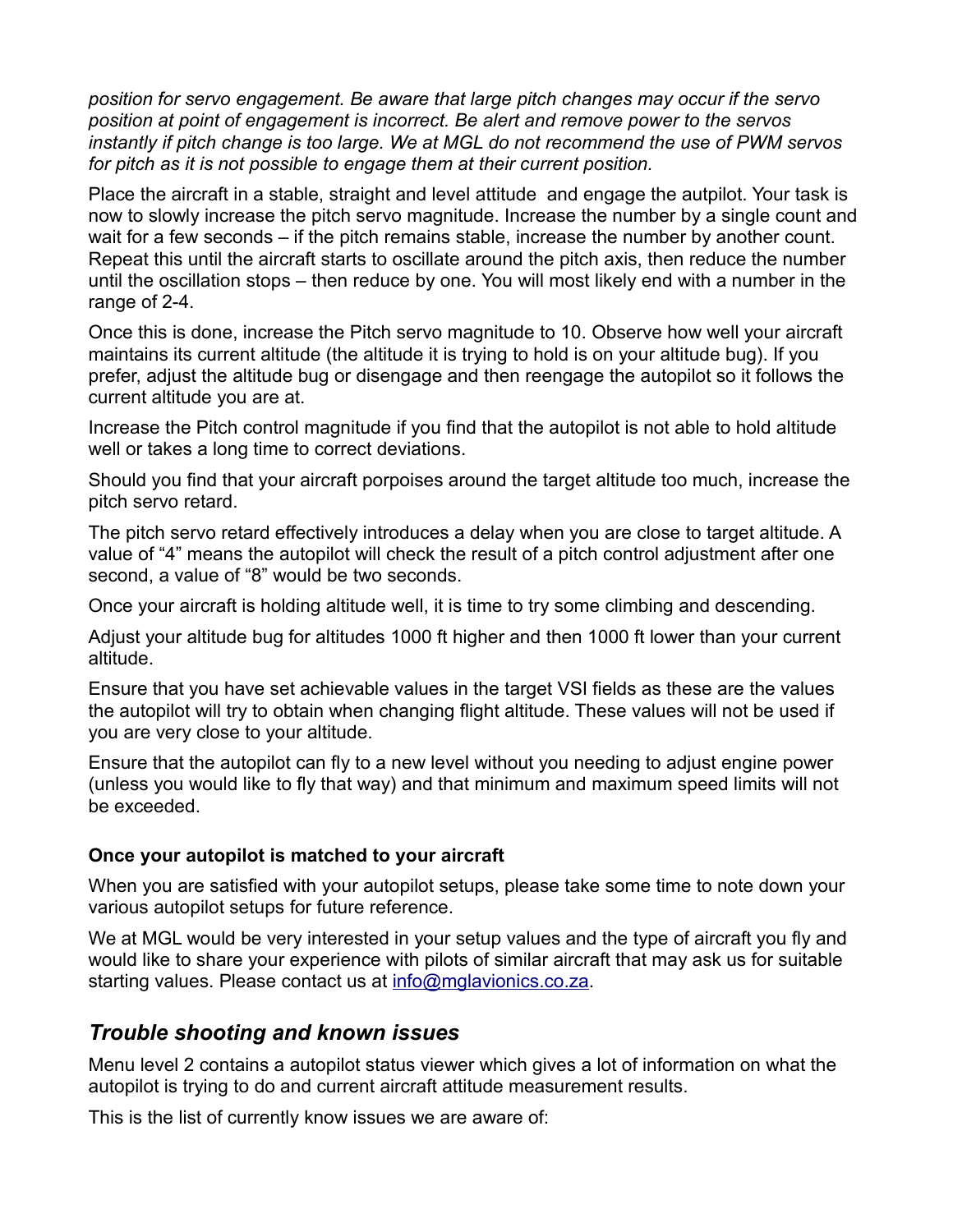#### **Aircraft stability**

This autopilot is a "capture and track type". It requires that your aircraft is stable on all axis. Unstable aircraft include many high performance types. If you have an aircraft that needs unusual control input at times to maintain attitude, you need a full-authority autopilot that is matched to the characteristics of your aircraft. Owing to the adjustments this autopilot allows, it may still be possible to use the autopilot in a limited way.

#### **Engine torque effects**

Some engines may react with large power output changes related to pitch and speed changes. This may oppose the autopilots attempts at altitude correction to a large degree. The only solution is pilot control of engine power or an autopilot that has control over the engine throttle.

#### **PWM servos**

PWM servos cannot be monitored by the autopilot. This means they need to be engaged at a predefined position. This position can be adjusted via the setup menus. It is not possible to monitor servo slip. Generally, PWM servos are not suited for pitch control applications.

#### *Prerequisites*

The following prerequisites and parts are required to allow the autopilot to function correctly:

SP-4 or SP-5 AHRS in correctly installed and operating environment

SP-2 compass (only used if GPS not operational).

MGL Avionics COM Extender. (Acts as servo interface and provides additional Rs232 ports that can be used for other functions).

Enigma, Voyager or Odyssey EFIS with latest software installed (check on [www.MGLAvionics.co.za](http://www.MGLAvionics.co.za/) for updates and current version numbers).

#### *Servos*

Compatible servos:

Trio Avionics Gold standard digital servo Navaid PWM servo and any other PWM servo that can accept a 100Hz PWM signal of 1-2mS pulse width at TTL levels (positive pulse).

Please contact the manufacturer of a given servo for installation hardware, mounting brackets and advice for specific aircraft.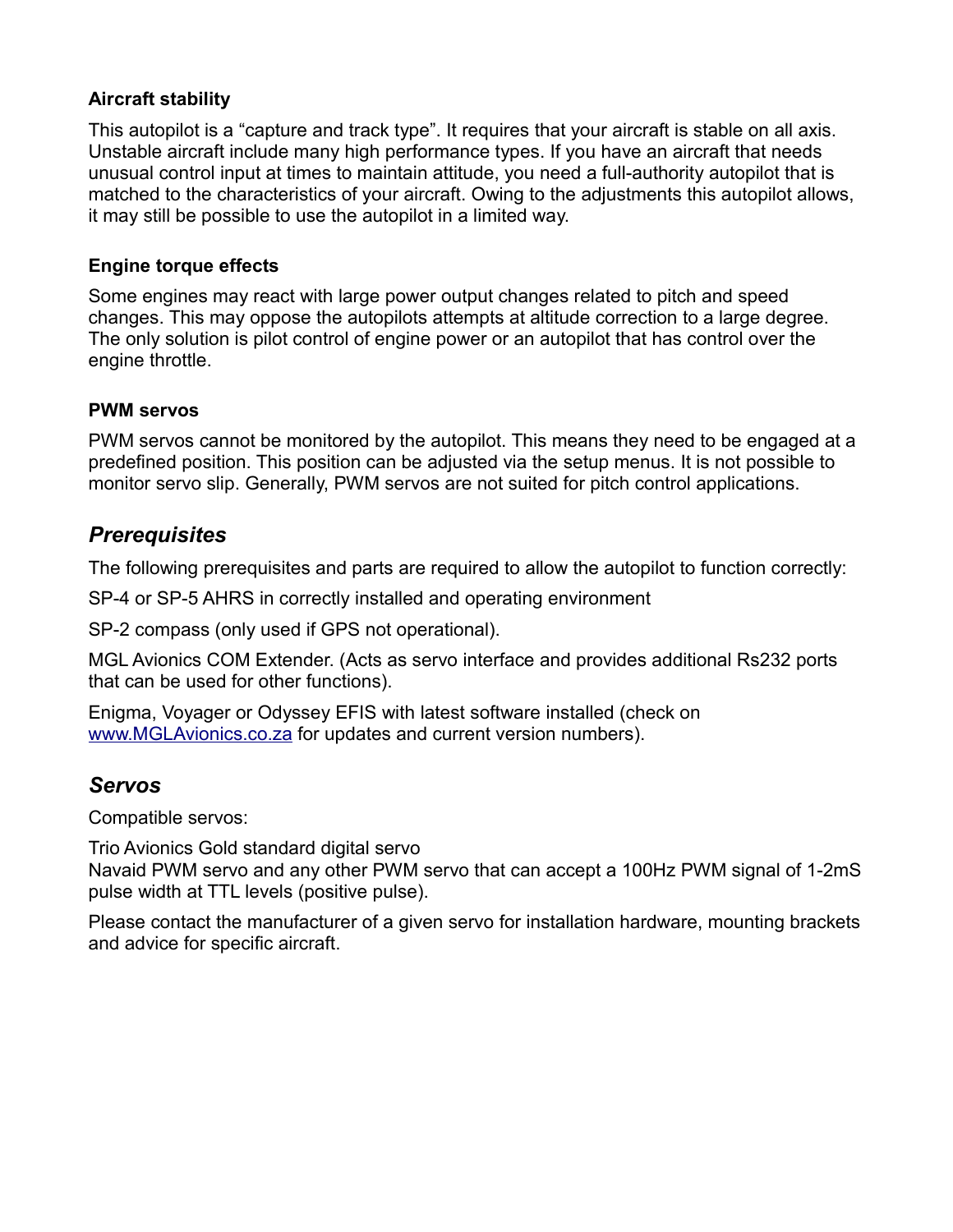### *Electrical installation of servos*

Servos are powered by the aircrafts power supply bus. Typically this bus supplies either 12V or 24V DC. Ensure that your servos are compatible with the DC supply available.

Ensure that your aircrafts power supply is sufficient to supply your servos peak power demand. Use power cables of sufficient diameter to supply the required current without causing undue voltage loss.

**DANGER:** Ensure that your servos supply ground is secure at all times. Loss of ground (ground fault) my cause extensive damage to connected systems. Please read notes on preventative measures related to ground faults.

Servo positive power supply should be routed via a latching switch that is easily accessible by the pilot and clearly marked "Autopilot servo power: On/Off".



The above drawing shows the installation for a Trio Gold standard digital servo and a PWM servo (in this case a Navaid servo).

The communications link for the Gold standard servo is bi-directional, similar to RS232 but without negative voltage signals. In order for this to operate securely, it must be ensured that the ground of the COM-extender (available on pins 5 of each Rs232 connector) is at the same electrical potential as the servos own ground. Please ensure that you are using a sufficiently